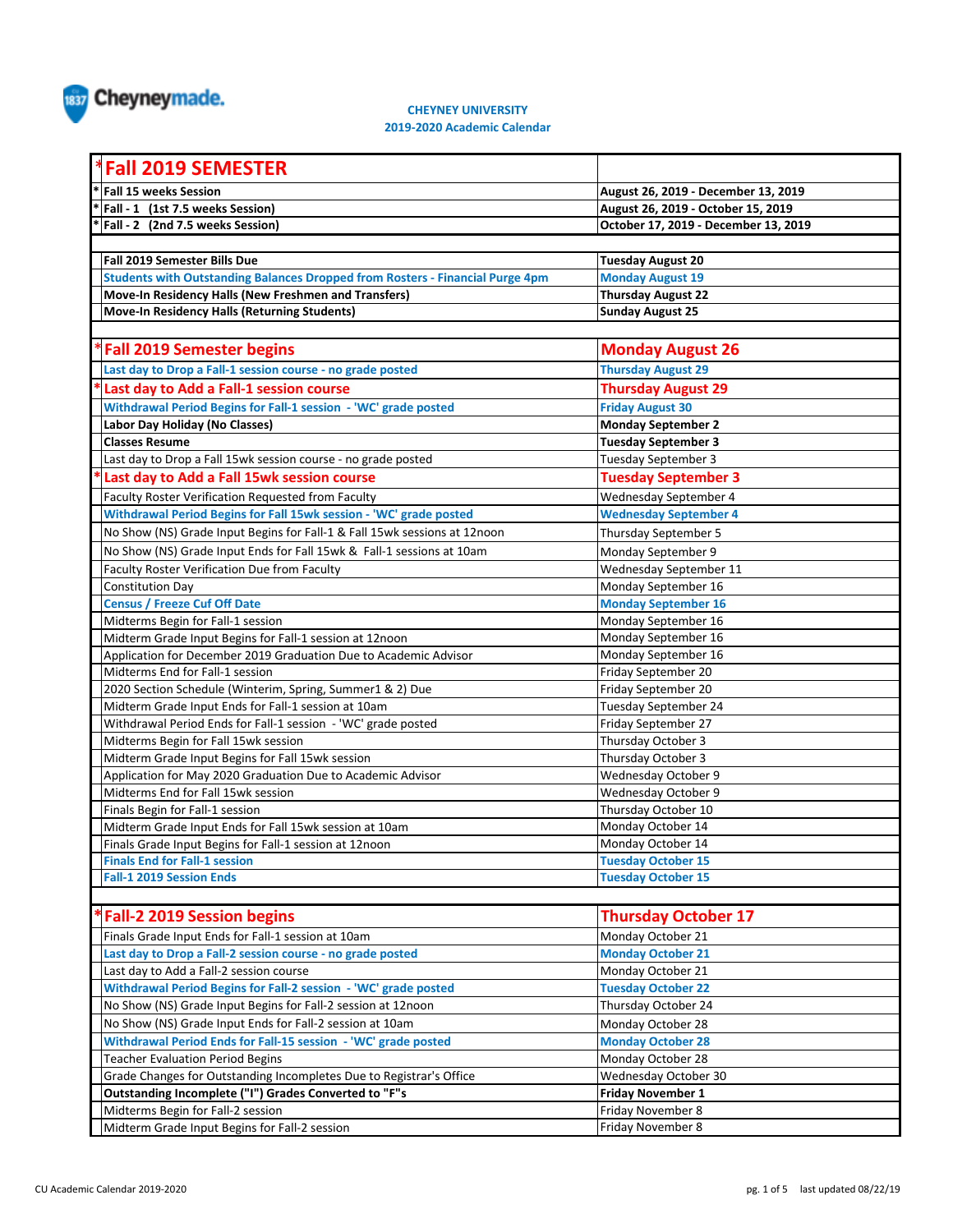| <b>Teacher Evaluation Period Ends</b>                                 | Friday November 8            |
|-----------------------------------------------------------------------|------------------------------|
| <b>Registration Begins for 2020 Winterim and Spring</b>               | <b>Monday October 28</b>     |
| Midterms End for Fall-2 session                                       | Thursday November 14         |
| Withdrawal Period Ends for Fall-2 session - 'WC' grade posted         | Friday November 15           |
| Midterm Grade Input Ends for Fall-2 session at 10am                   | Tuesday November 19          |
| <b>Fall Break (No Classes)</b>                                        | Monday November 25           |
| <b>Fall Break (No Classes)</b>                                        | <b>Tuesday November 26</b>   |
| <b>Fall Break (No Classes)</b>                                        | <b>Wednesday November 27</b> |
| <b>Thanksgiving Day Holiday (No Classes)</b>                          | <b>Thursday November 28</b>  |
| <b>Thanksgiving Break</b>                                             | <b>Friday November 29</b>    |
| <b>Fall Classes Resume</b>                                            | Monday December 2            |
| Last Day of Regular Classes for Fall 15wk and Fall-2 sessions         | <b>Monday December 9</b>     |
| <b>Final Exam Week Begins for Fall 15wk and Fall-2 sessions</b>       | <b>Tuesday December 10</b>   |
| Finals Grade Input Begins for Fall 15wk and Fall-2 sessions at 12noon | Tuesday December 10          |
| Final Exam Week Ends for Fall 15wk and Fall-2 sessions                | <b>Friday December 13</b>    |
| Fall 15wk and Fall-2 2019 Sessions End                                | <b>Friday December 13</b>    |
| Finals Grade Input Ends for Fall 15wk and Fall-2 sessions at 10am     | <b>Thursday December 19</b>  |

| *Winterim 2020 (4 Weeks)                                                      |                                      |
|-------------------------------------------------------------------------------|--------------------------------------|
| Winterim (4 weeks)                                                            | December 16, 2019 - January 10, 2020 |
|                                                                               |                                      |
| <b>Winterim 2020 Semester Bills Due</b>                                       | <b>Friday December 6</b>             |
| Students with Outstanding Balances Dropped from Rosters - Financial Purge 4pm | Monday December 9                    |
| Winterim 2020 Semester begins                                                 | <b>Monday December 16</b>            |
| Last day to Drop a Winterim 4wk session course - no grade posted              | <b>Tuesday December 17</b>           |
| Last day to Add a Winterim 4wk session course                                 | <b>Tuesday December 17</b>           |
| No Show (NS) Grade Input Begins for Winterim                                  | Wednesday December 18                |
| Withdrawal Period Begins for Winterim session - 'WC' grade posted             | <b>Wednesday December 18</b>         |
| No Show (NS) Grade Input Ends for Winterim session at 10am                    | Tuesday December 24                  |
| <b>Christmas Holiday (No Classes)</b>                                         | <b>Wednesday December 25</b>         |
| <b>Winterim Classes Resume</b>                                                | <b>Thursday December 26</b>          |
| Midterms Begin for Winterim                                                   | Friday December 27                   |
| Midterm Grade Input Begins for Winterim at 12noon                             | Friday December 27                   |
| Midterms End for Winterim                                                     | Saturday December 28                 |
| Midterm Grade Input Ends for Winterim session at 10am                         | Tuesday December 31                  |
| <b>New Year's Holiday (No Classes)</b>                                        | <b>Wednesday January 1</b>           |
| <b>Winterim Classes Resume</b>                                                | Thursday January 2                   |
| Withdrawal Period Ends for Winterim session - 'WC' grade posted               | <b>Friday January 3</b>              |
| <b>Final Exams Begin for Winterim</b>                                         | <b>Thursday January 9</b>            |
| Finals Grade Input Begins for Winterim at 12noon                              | Thursday January 9                   |
| <b>Final Exam Week Ends for Winterim</b>                                      | <b>Friday January 10</b>             |
| <b>Winterim Semester Ends</b>                                                 | <b>Friday January 10</b>             |
| Finals Grade Input Ends for Winterim at 10am                                  | Wednesday January 15                 |

| <b>SPRING 2020 SEMESTER</b>                                                   |                                   |
|-------------------------------------------------------------------------------|-----------------------------------|
| *Spring 15 weeks Session                                                      | January 21, 2020 - May 8, 2020    |
| *Spring - 1 (1st 7.5 weeks Session)                                           | January 21, 2020 - March 17, 2020 |
| $*$ Spring -2 (2nd 7.5 weeks Session)                                         | March 19, 2020 - May 8, 2020      |
|                                                                               |                                   |
| *Spring 2020 Semester Bills Due                                               | <b>Friday January 3</b>           |
| Students with Outstanding Balances Dropped from Rosters - Financial Purge 4pm | Monday January 6                  |
| * Move-In Residency Halls                                                     | <b>Saturday January 18</b>        |
| Martin Luther King, Jr. Day Holiday (No Classes)                              | Monday January 20                 |
| Spring 2020 Semester begins                                                   | <b>Tuesday January 21</b>         |
| Last day to Drop a Spring-1 session course - no grade posted                  | <b>Friday January 24</b>          |
| *Last day to Add a Spring-1 session course                                    | <b>Friday January 24</b>          |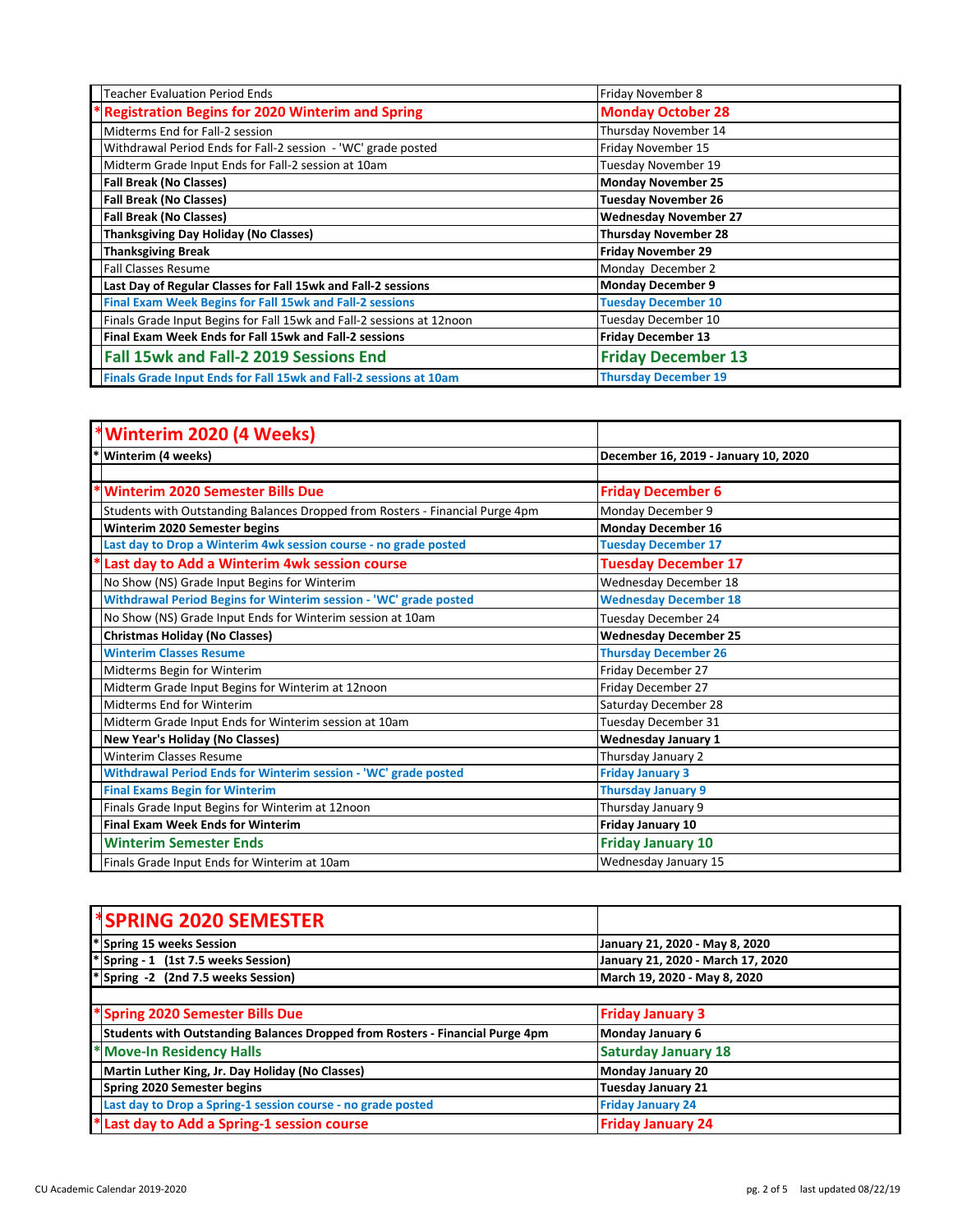| Withdrawal Period Begins for Spring-1 session - 'WC' grade posted    | <b>Monday January 27</b>    |
|----------------------------------------------------------------------|-----------------------------|
| Last day to Drop a Spring 15wk session course - no grade posted      | <b>Tuesday January 28</b>   |
| Last day to Add a Spring 15wk session course                         | <b>Tuesday January 28</b>   |
| Faculty Roster Verification Requested from Faculty                   | Wednesday January 29        |
| Withdrawal Period Begins for Spring 15wk session - 'WC' grade posted | <b>Wednesday January 29</b> |
| No Show (NS) Grade Input Begins for Fall-1 and Fall 15wk sessions    | Thursday January 30         |
| No Show (NS) Grade Input Ends for Fall-1 and Fall 15wk sessions      | Monday February 3           |
| Faculty Roster Verification Due from Faculty                         | Wednesday February 5        |
| <b>Census / Freeze Cuf Off Date</b>                                  | <b>Friday February 7</b>    |
| Midterms Begin for Spring-1 session                                  | Monday February 10          |
| Midterm Grade Input Begins for Spring-1 session at 12noon            | Monday February 10          |
| Application for August 2020 Graduation Due to Academic Advisor       | Monday February 10          |
| Midterms End for Spring-1 session                                    | Friday February 14          |
| 2020-2021 Section Schedule (Fall, Winterim, Spring) Due              | Friday February 14          |
| Midterm Grade Input Ends for Spring-1 session at 10am                | Tuesday February 18         |
| Withdrawal Period Ends for Spring-1 session - 'WC' grade posted      | Friday February 21          |
| <b>Finals Begin for Spring-1 session</b>                             | <b>Thursday March 5</b>     |
| Finals Grade Input Begins for Spring-1 at 12noon                     | Thursday March 5            |
| <b>Spring Break Begins (No Classes)</b>                              | <b>Monday March 9</b>       |
| <b>Spring Break Ends (No Classes)</b>                                | <b>Sunday March 15</b>      |
| Spring 15wk and Spring-1 Classes Resume                              | Monday March 16             |
| Midterms Begin for Spring 15wk session                               | Monday March 16             |
| Finals End for Spring-1 session                                      | <b>Tuesday March 17</b>     |
| <b>Spring-1 2020 Session Ends</b>                                    | <b>Tuesday March 17</b>     |
| Finals Grade Input Ends for Spring-1 session at 10am                 | Wednesday March 18          |
| Midterm Grade Input Begins for Spring 15wk session at 12noon         | Wednesday March 18          |

| <b>Spring-2 2020 Session begins</b>                                       | <b>Thursday March 19</b>  |
|---------------------------------------------------------------------------|---------------------------|
| <b>Teacher Evaluation Period Begins</b>                                   | Thursday March 19         |
| Midterms End for Spring 15wk session                                      | Friday March 20           |
| Last day to Drop a Spring-2 session course - no grade posted              | <b>Monday March 23</b>    |
| Last day to Add a Spring-2 session course                                 | <b>Monday March 23</b>    |
| Withdrawal Period Begins for Spring-2 session - 'WC' grade posted         | <b>Tuesday March 24</b>   |
| Midterm Grade Input Ends for Spring 15wk session at 10am                  | <b>Wednesday March 25</b> |
| No Show (NS) Grade Input Begins for Spring-2 session                      | Wednesday March 25        |
| Withdrawal Period Ends for Spring 15wk session - 'WC' grade posted        | <b>Friday March 27</b>    |
| No Show (NS) Grade Input Ends for Spring-2 session                        | Monday March 30           |
| Grade Changes for Outstanding Incompletes Due to Registrar's Office       | Wednesday April 1         |
| Outstanding Incomplete ("I") Grades Converted to "F"s                     | Friday April 3            |
| <b>Teacher Evaluation Period Ends</b>                                     | Friday April 3            |
| <b>Registration Begins for 2020 Fall, 2021 Winterim</b>                   | <b>Monday April 6</b>     |
| Midterms Begin for Spring-2 session                                       | Monday April 13           |
| Midterm Grade Input Begins for Spring-2 session at 12noon                 | Monday April 13           |
| Midterms End for Spring-2 session                                         | Friday April 17           |
| Midterm Grade Input Ends for Spring-2 session at 10am                     | Tuesday April 21          |
| Withdrawal Period Ends for Spring-2 session - 'WC' grade posted           | <b>Wednesday April 22</b> |
| Last Day of Regular Classes for Spring 15wk & Spring-2 sessions           | <b>Friday May 1</b>       |
| Final Exam Week Begins for Spring 15wk and Spring-2 sessions              | <b>Monday May 4</b>       |
| Finals Grade Input Begins for Spring 15wk and Spring-2 sessions at 12noon | Monday May 4              |
| Final Exam Week Ends for Spring 15wk and Spring-2 sessions                | Friday May 8              |
| <b>Spring 15wk and Spring-2 2020 Sessions End</b>                         | <b>Friday May 8</b>       |
| <b>Commencement 2020</b>                                                  | <b>Saturday May 9</b>     |
| Finals Grade Input Ends for Fall 15wk and Fall-2 sessions at 10am         | Wednesday May 13          |

| <b>SUMMER 2020</b>                      |                              |
|-----------------------------------------|------------------------------|
| Summer 11 weeks Session                 | May 18, 2020 - July 31, 2020 |
| <b>Summer - 1 (1st 5 weeks Session)</b> | May 18, 2020 - July 31, 2020 |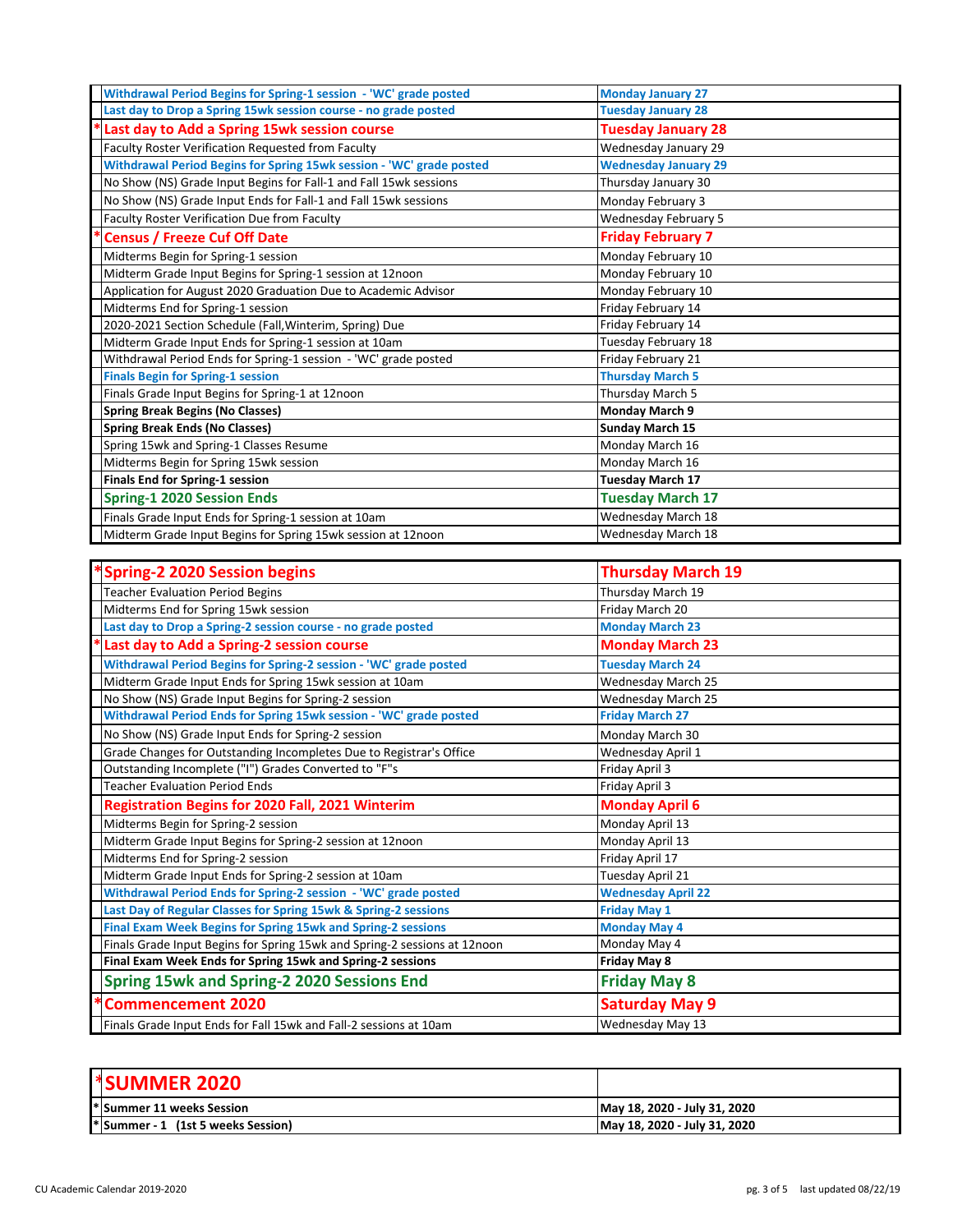| *Summer - 2 (2nd 5 weeks Session)                                                    | June 29, 2020 - July 30, 2020 |
|--------------------------------------------------------------------------------------|-------------------------------|
|                                                                                      |                               |
| *Summer 2020 Semester Bills Due                                                      | <b>Friday May 8</b>           |
| <b>Students with Outstanding Balances Dropped from Rosters - Financial Purge 4pm</b> | <b>Monday May 11</b>          |
| <b>Summer 2020 11wk Session begins</b>                                               | <b>Monday May 18</b>          |
| Last day to Drop a Summer 11wk session course - no grade posted                      | <b>Tuesday May 19</b>         |
| Last day to Add a Summer 11wk session course                                         | Tuesday May 19                |
| No Show (NS) Grade Input Begins for Summer 11wk session                              | Wednesday May 20              |
| Withdrawal Period Begins for Summer 11wk session - 'WC' grade posted                 | <b>Wednesday May 20</b>       |
| <b>Memorial Day Holiday (No Classes)</b>                                             | Monday May 25                 |
| Summer 11wk Classes Resume                                                           | Tuesday May 26                |
| No Show (NS) Grade Input Ends for Summer 11wk session                                | Tuesday May 26                |
| Midterms Begin for Summer 11wk                                                       | Monday June 22                |
| Midterm Grade Input Begins for Summer 11wk at 12noon                                 | Monday June 22                |
| Midterms End for Summer 11wk                                                         | Thursday June 25              |
| Midterm Grade Input Ends for Summer 11wk session at 10am                             | Tuesday June 30               |
| <b>Independence Day Holiday (No Classes)</b>                                         | Friday July 3                 |
| Summer 11wk Classes Resume                                                           | Monday July 6                 |
| Withdrawal Period Ends for Summer 11wk session - 'WC' grade posted                   | <b>Monday July 13</b>         |
| Final Exams Begin for Summer 11wk session                                            | Monday July 27                |
| Finals Grade Input Begins for Summer 11wk at 12noon                                  | Monday July 27                |
| Final Exam Week Ends for Summer 11wk session                                         | Thursday July 30              |
| <b>Summer 11wk Session Ends</b>                                                      | Thursday July 30              |
| Finals Grade Input Ends for Summer 11wk at 10am                                      | <b>Wednesday August 5</b>     |

| * Students with Outstanding Balances Dropped from Rosters - Financial Purge 4pm | <b>Monday May 11</b>    |
|---------------------------------------------------------------------------------|-------------------------|
| *Summer-1 2020 (1st 5wk) Session begins                                         | <b>Monday May 18</b>    |
| Last day to Drop a Summer-1 session course - no grade posted                    | <b>Tuesday May 19</b>   |
| Last day to Add a Summer-1 session course                                       | <b>Tuesday May 19</b>   |
| No Show (NS) Grade Input Begins for Summer-1 session                            | Wednesday May 20        |
| Withdrawal Period Begins for Summer-1 session - 'WC' grade posted               | <b>Wednesday May 20</b> |
| <b>Memorial Day Holiday (No Classes)</b>                                        | Monday May 25           |
| <b>Summer-1 Classes Resume</b>                                                  | Tuesday May 26          |
| No Show (NS) Grade Input Ends for Summer-1 session                              | Tuesday May 26          |
| Midterms Begin for Summer-1                                                     | Monday June 1           |
| Midterm Grade Input Begins for Summer-1 at 12noon                               | Monday June 1           |
| Midterms End for Summer-1                                                       | Thursday June 4         |
| Midterm Grade Input Ends for Summer-1 session at 10am                           | Tuesday June 9          |
| Withdrawal Period Ends for Summer-1 session - 'WC' grade posted                 | <b>Monday June 8</b>    |
| <b>Final Exams Begin for Summer-1 session</b>                                   | <b>Monday June 15</b>   |
| Finals Grade Input Begins for Summer-1 at 12noon                                | Monday June 15          |
| Final Exam Week Ends for Summer-1 session                                       | Thursday June 18        |
| <b>Summer-1 Session Ends</b>                                                    | <b>Thursday June 18</b> |
| Finals Grade Input Ends for Summer-1 at 10am                                    | Wednesday June 24       |

| * Students with Outstanding Balances Dropped from Rosters - Financial Purge 4pm | <b>Monday June 15</b>   |
|---------------------------------------------------------------------------------|-------------------------|
| *Summer-2 2020 (2nd 5wk) Session begins                                         | <b>Monday June 29</b>   |
| Last day to Drop a Summer-2 session course - no grade posted                    | <b>Tuesday June 30</b>  |
| * Last day to Add a Summer-2 session course                                     | <b>Tuesday June 30</b>  |
| No Show (NS) Grade Input Begins for Summer-2 session                            | Wednesday July1         |
| Withdrawal Period Begins for Summer-2 session - 'WC' grade posted               | <b>Wednesday July 1</b> |
| Independence Day Holiday (No Classes)                                           | Friday July 3           |
| Summer-2 Classes Resume                                                         | Monday July 6           |
| No Show (NS) Grade Input Ends for Summer-2 session                              | Monday July 6           |
| Midterms Begin for Summer-2                                                     | Monday July 13          |
| Midterm Grade Input Begins for Summer-2 at 12noon                               | Monday July 13          |
| Midterms End for Summer-2                                                       | Thursday July 16        |
| Midterm Grade Input Ends for Summer-2 session at 10am                           | Tuesday July 21         |
| Withdrawal Period Ends for Summer-2 session - 'WC' grade posted                 | Monday July 20          |
| <b>Final Exams Begin for Summer-2 session</b>                                   | <b>Monday July 27</b>   |